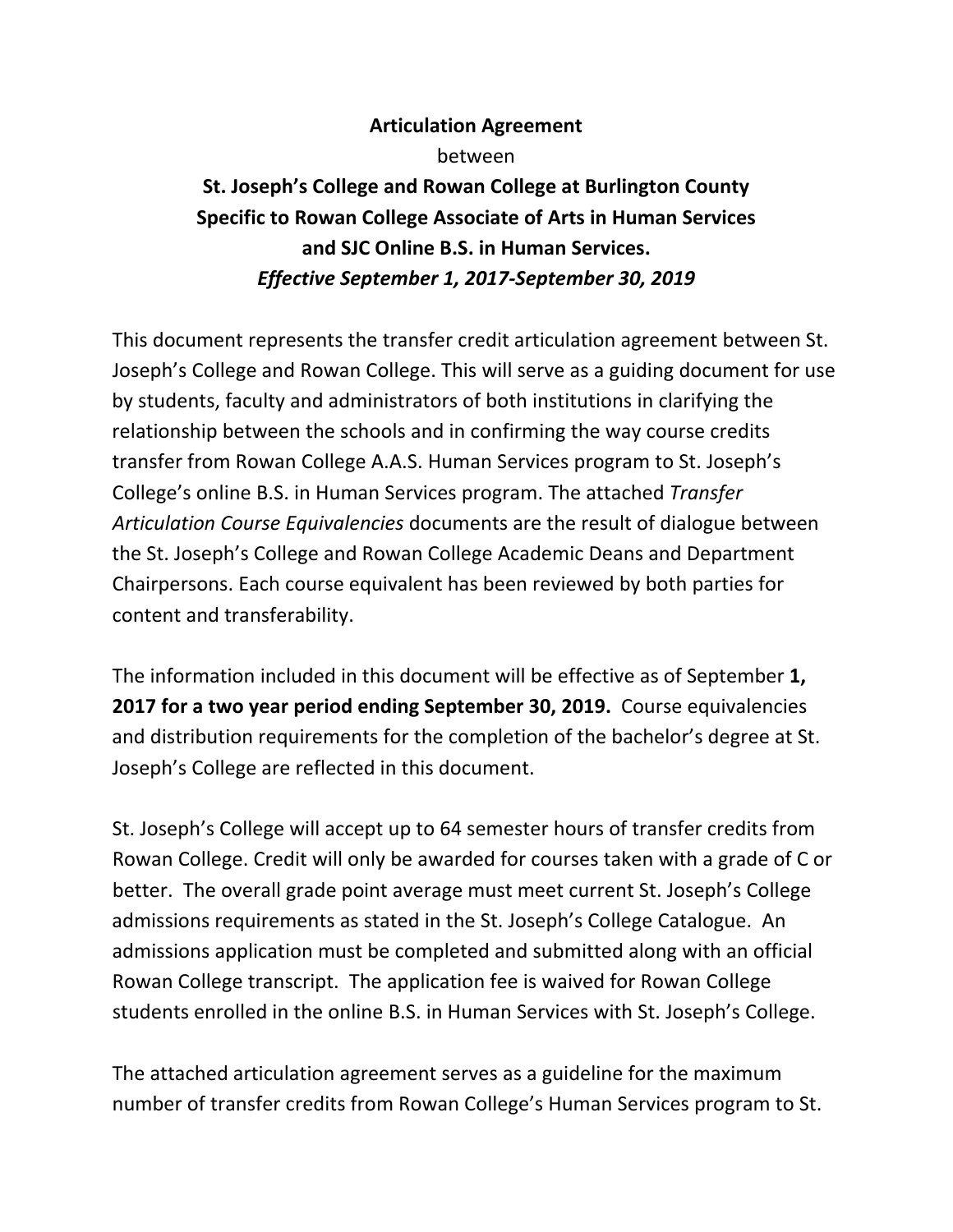Joseph's College's online B.S. in Human Services program. Students transferring to St. Joseph's College from Rowan College with the maximum number of credits will be given the opportunity to complete the requirements for a Bachelor of Science degree within four additional semesters of full-time study. St. Joseph's College Liberal Arts/Core Requirements and distribution requirements for transfer credit purposes are articulated within this document.

To complete requirements for the baccalaureate degree, the student is responsible for any core requirements still outstanding; a major of 30 or more credits; any other requirements towards completion of the degree totaling 120 credits, of which a minimum of 60 must be in the liberal arts for a B.S. degree. Also attached is an equivalency chart to facilitate analysis of courses of study and of how Rowan College courses transfer to SJC.

Ordinarily, the minimum residency requirement for a St. Joseph's degree is two semesters or 30‐32 credits. Students who transfer to SJC as juniors are usually expected to complete their course and credit requirements at St. Joseph's College.

To better serve the needs of Rowan College, students who are considering a transfer to St. Joseph's College, to facilitate the admissions and transfer process, and to ensure that students are provided with the information they need, it is agreed that:

St. Joseph's College will:

- o Designate an admissions/academic advisor for Rowan College students transferring to SJC Online to assist with the admissions and transfer credit process.
- o Designate a financial aid counselor for Rowan College students transferring to SJC.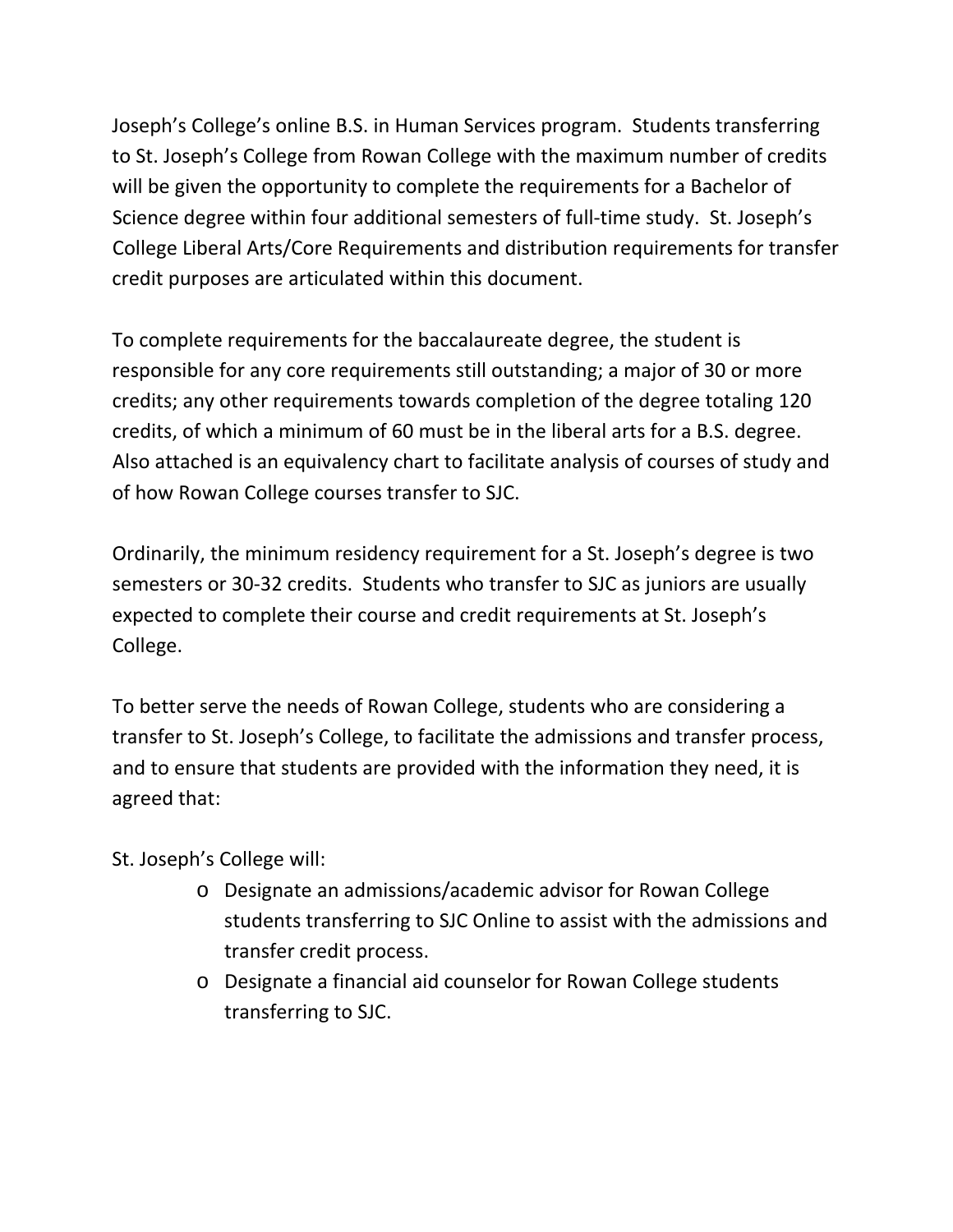Rowan College will:

- o Publicize this agreement to students, faculty and professional staff in campus publications.
- o Have transfer advisors well versed about this agreement to inform interested students about this opportunity
- o Provide a list of graduating students to St. Joseph's College upon request.

Following the introduction:

- Signature page
- Specific articulation agreement
- Transfer credit and advanced standing policy (from regionally accredited only and grades of C or higher)
- Major requirements for Human Services program
- Major, liberal arts, core and program requirements and guide to transfer credit equivalencies.